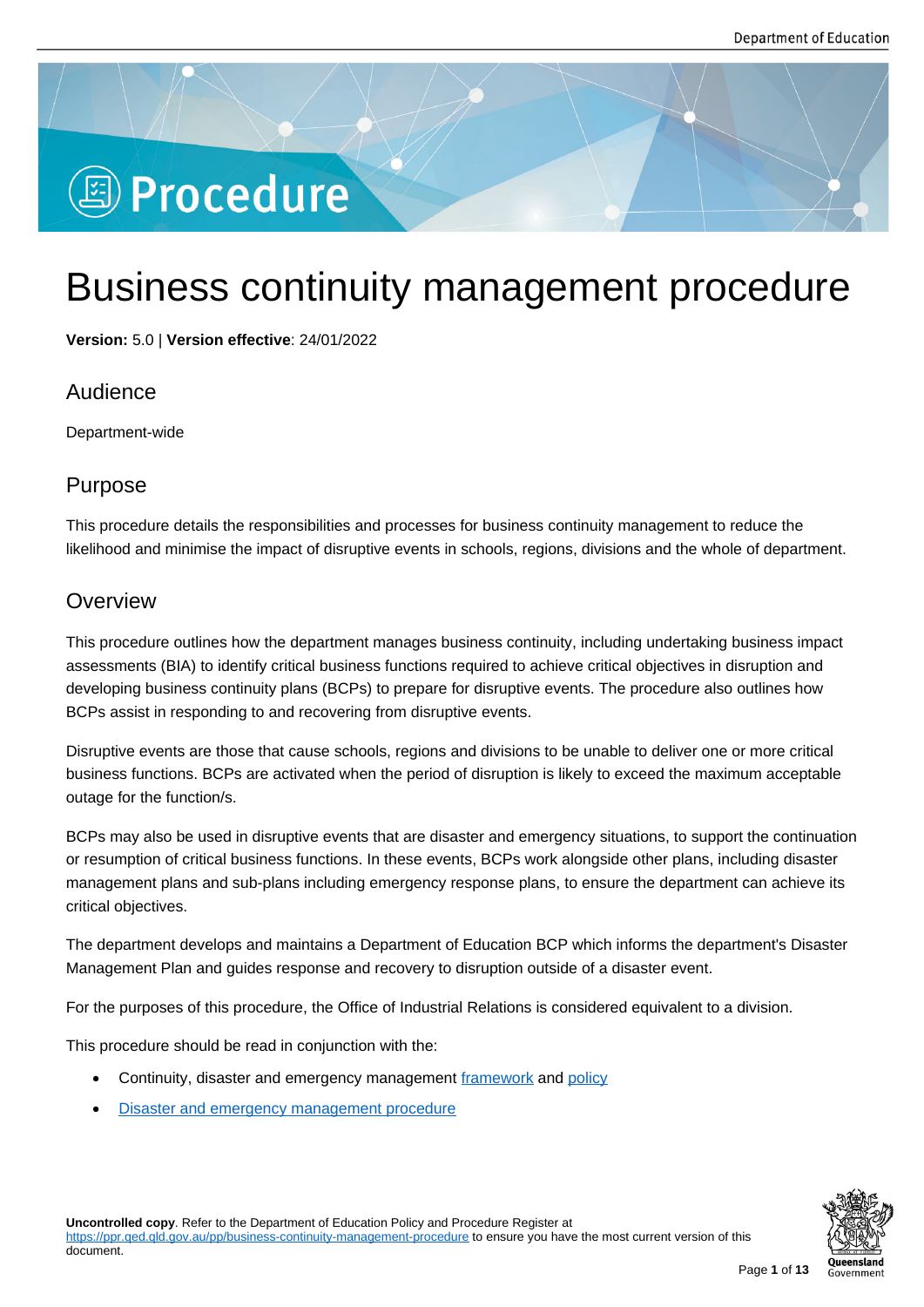## **Responsibilities**

#### **All staff with a role in risk management**

 understand and manage disruption-related risk in line with this procedure and the Enterprise risk management procedure, policy and framework.

### **Regional Directors, Assistant Director-General Finance and Assurance Services and Deputy Directors-General [\(as BCP](https://ppr.qed.qld.gov.au/pp/enterprise-risk-management-procedure) [owner](https://ppr.qed.qld.gov.au/pp/enterprise-risk-management-policy)s)**

- ensure disruption-related risks, controls and actions are identified, recorded and reviewed
- ensure BIAs capture all critical business functions
- ensure BCPs are fit-for-purpose and testing/exercising is completed.

#### **Strategy and Performance**

develop and maintain the department's BIA, BCP and testing schedule.

#### **Coordination BCP leads and backups - minimum level Director of Regional Services (regions), Executive Director (divisions)**

- coordinate and arrange approval for the BIA for their area of responsibility
- establish, test, maintain and improve their BCPs, including establishing a testing schedule
- ensure coordination BCP kits are up-to-date and accessible
- lead the coordination BCP as part of responding to a disruptive event.

#### **All Managers and Directors (regions and divisions)**

contribute to the BIA in the region or division.

#### **Continuity and Disaster Management Committee**

- endorse the department's BIA and BCP
- provide support to build departmental capability to effectively manage disruption-related risk
- drive continuous improvement by examining and sharing lessons identified following testing/exercising scenarios and plan activations in disruptive events
- oversee departmental and regional disruption planning and departmental recovery.

#### **Executive Management Board**

• approve the department's BIA and BCP.

#### **BCP leads and backups – minimum level Manager**

- establish, test, maintain and improve their BCPs
- ensure BCP kits are up-to-date and accessible
- lead the BCP as part of responding to a disruptive event.

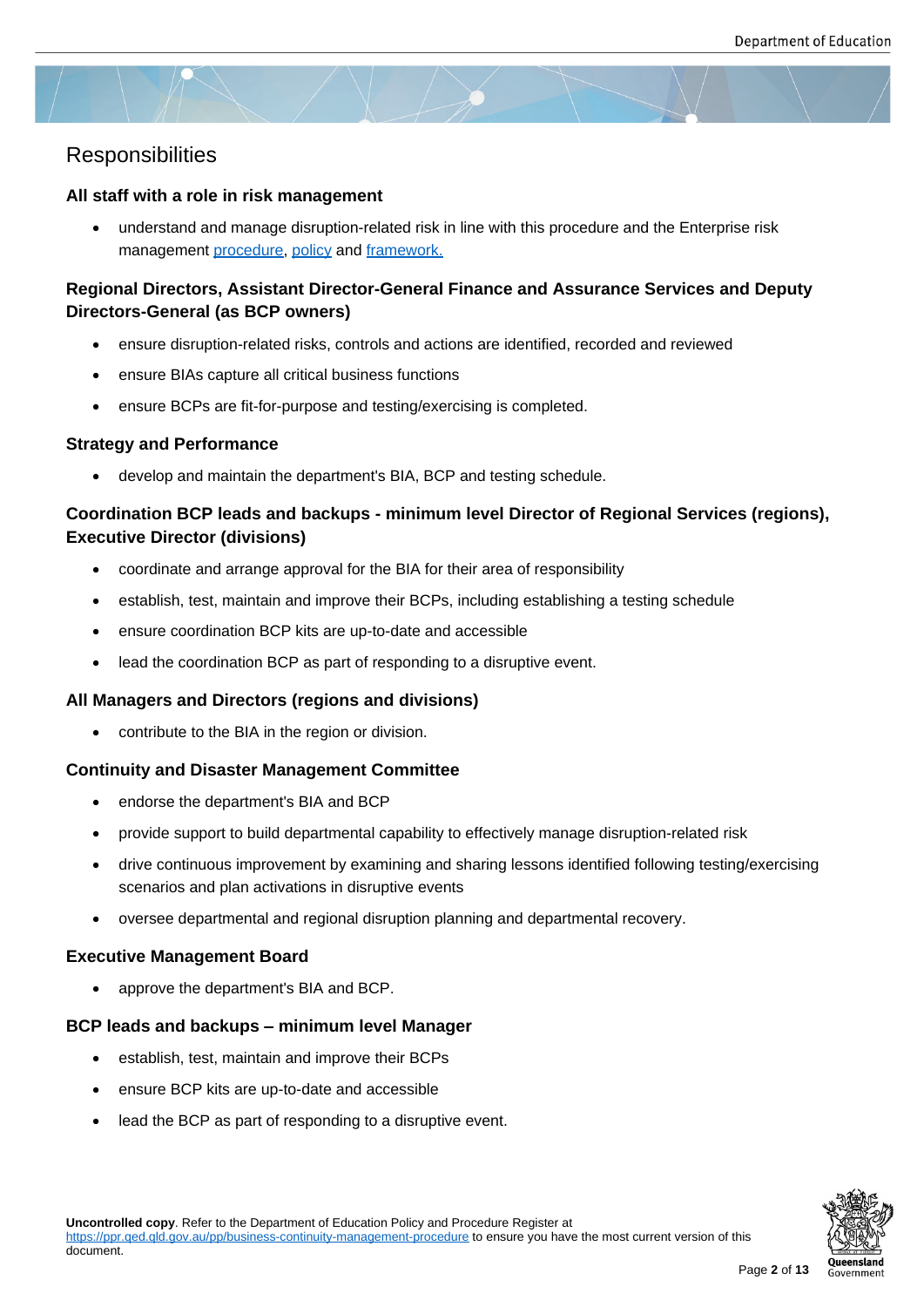#### **Staff with a role in disruptive event management**

- maintain their capability for their specified role/s in BCPs
- understand and fulfil their specific roles and responsibilities outlined in the BCP, related plans and governance documents
- take reasonable care for their wellbeing, including managing fatigue during response and recovery.

#### **Principals**

- undertake planning that enables the transition to alternate delivery models and supports the continuity of learning in a disruptive event
- ensure lessons from debriefs and reviews are used to improve plans and responses.

#### **Principal supervisors**

support Principals to develop contextually-relevant planning for use in alternate delivery models.

## **Response controller in schools, regions and the department (School principal, Regional Director and Deputy Director-General - Early Childhood and Education Improvement)**

- lead the response to the disaster or emergency event
- liaise with Coordination BCP leads in activating and tailoring BCPs
- allocate and coordinate resources to support BCP activation.

## Process

The business continuity management process, outlined in the diagram below and detailed in the process steps, is aligned with the department's approach to business continuity, disaster and emergency management. The department's approach focuses on Prevention, Preparedness, Response and Recovery.



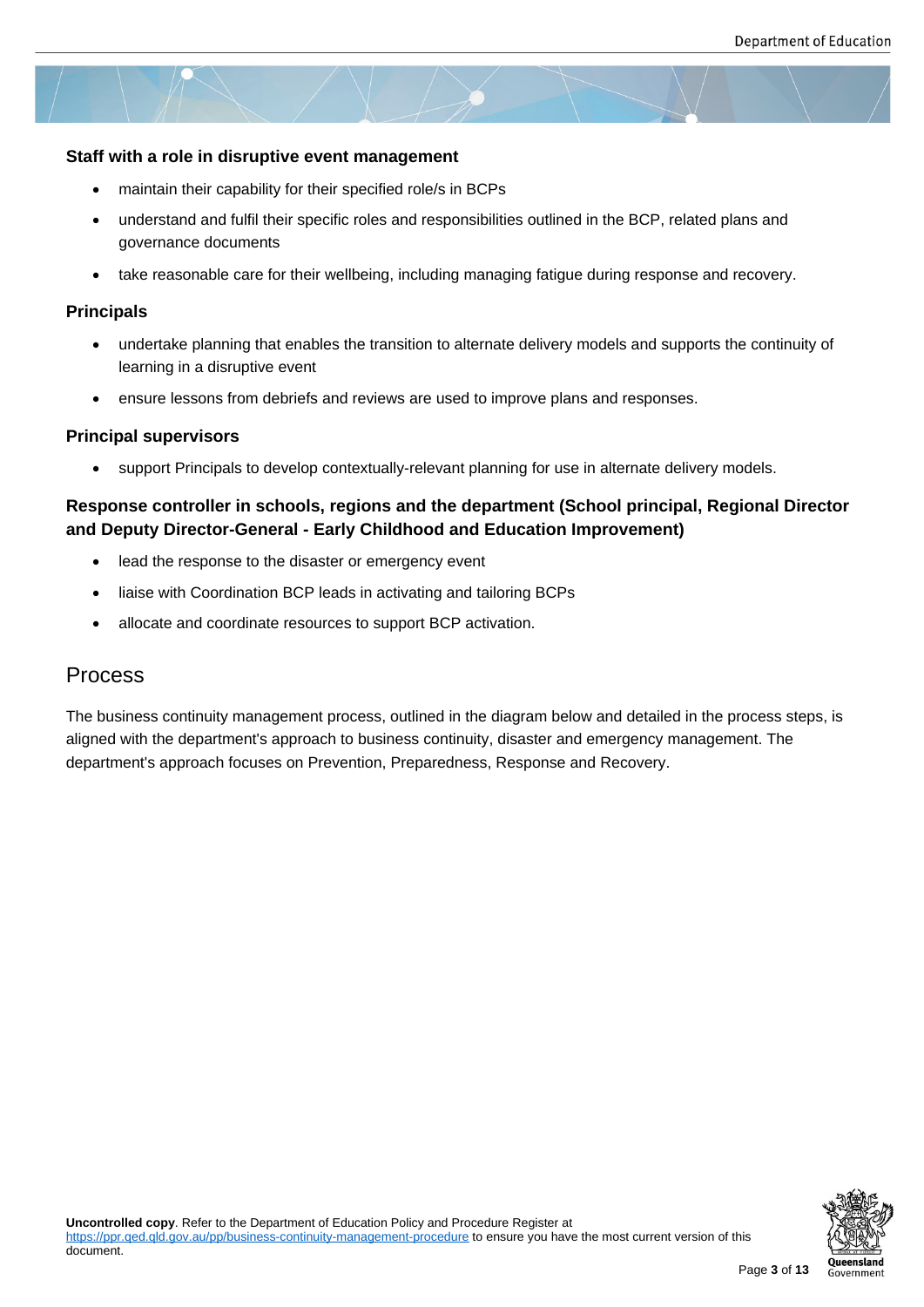

*Image 1 – Business continuity management process*

## **Identify and reduce disruption-related risks**

- 1. Staff with a role in risk management, as part of operational; or specific project and program planning, use the Enterprise risk management procedure to:
	- identify disruption-related risks and document in risk registers
	- [establish and seek approval for con](https://ppr.qed.qld.gov.au/pp/enterprise-risk-management-procedure)trols and actions to reduce the likelihood or impact of the risks
	- implement approved controls and actions, evaluate their effectiveness and modify as required to reduce risk.

## **Identify critical business functions**

- 1. By the end of March, at least every two years or earlier if required, BCP owners (i.e. Regional Directors, Assistant Director-General Finance and Assurance Services and Deputy Directors-General) must:
	- identify coordination areas (regions; or, for divisions, branches or the division) which are to complete a BIA and develop a coordination BCP that ensures coverage (of the division)
	- nominate Coordination BCP leads (minimum level Director of Regional Services regions and Executive Director - divisions) for each coordination area and provide advice to Strategy and Performance.

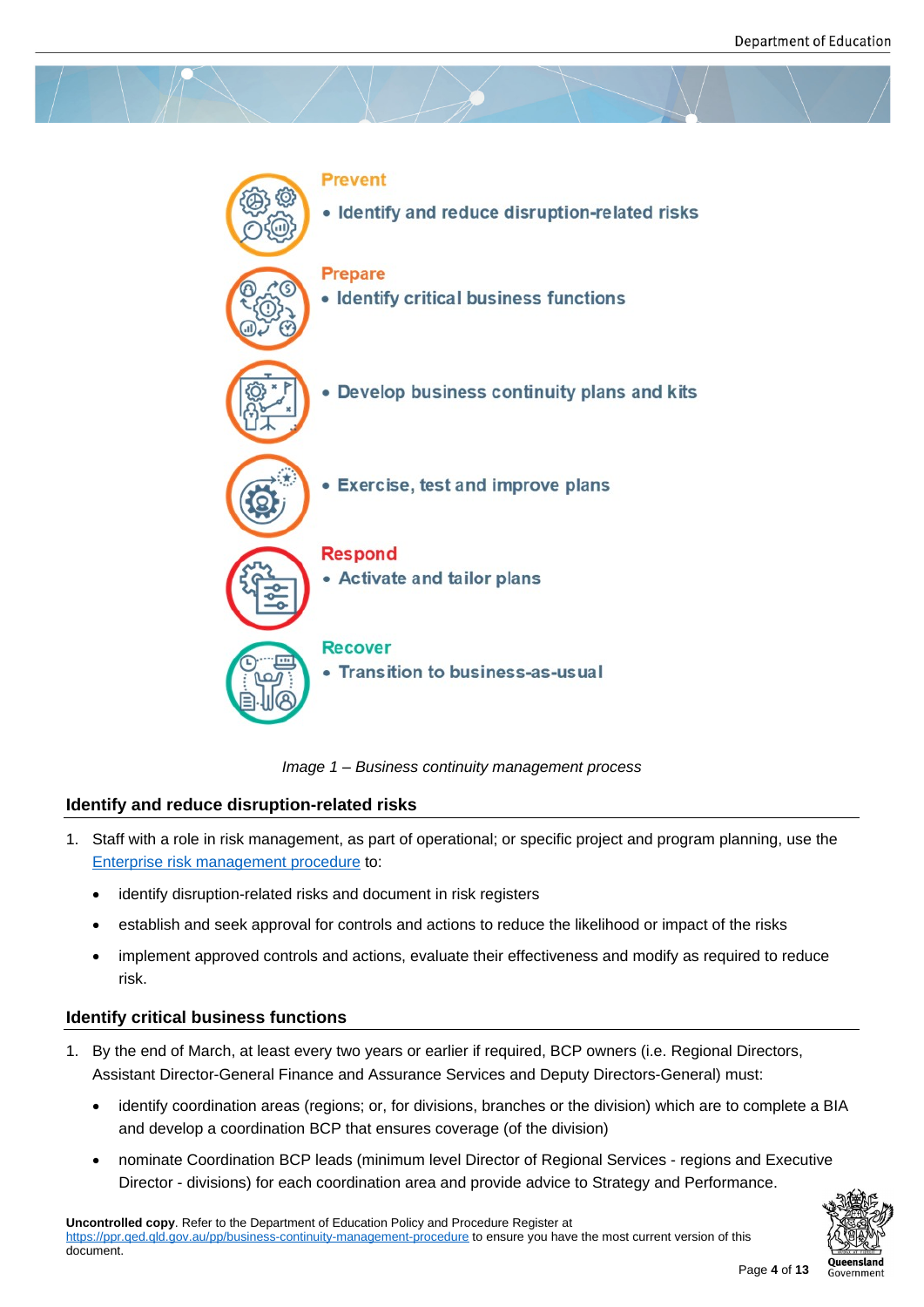- 2. Strategy and Performance must store a Business Impact Assessment and Planning tool (the tool) for coordination areas in an agreed location on the department's records management system for access.
- 3. Coordination BCP leads must coordinate Managers and Directors in their area of responsibility to complete the BIA, to identify business functions that contribute to achieving the department's critical objectives in disruption.
- 4. All Managers and Directors within regions and divisions must:
	- use the tool to record business functions within their area of responsibility that may be impacted by a disruptive event, and identify the function's activities. These must include:
		- o business-as-usual activities
		- o activities required from the function in a response situation
	- assess the potential consequences of the loss of the identified activities, in a worst-case scenario, against the selected criteria in the tool.
	- classify non-critical functions and provide additional information to contextualise the assessment.
- 5. Coordination BCP leads must:
	- identify the Business continuity coordination function as critical so that a coordination BCP can be generated
	- once the BIA has been completed for their area of responsibility, arrange approval for the BIA by the BCP owner.
- 6. The BCP owner must approve completed BIAs by the end of August, in the year of completion.
- 7. Strategy and Performance must, when new BIAs are approved:
	- collate and summarise approved assessments from regions and divisions to create a departmental BIA
	- arrange Continuity and Disaster Management Committee endorsement and Executive Management Board approval of the departmental BIA.

#### **Develop business continuity plans and kits**

- 1. Managers, Directors and Executive Directors who lead critical business functions (as BCP leads and Coordination BCP leads):
	- must contribute to a coordination BCP following approval of the BIA. This includes, for their critical business function, identifying and recording in the tool:
		- $\circ$  interdependencies and the maximum acceptable outage and its general activation priority within a disruptive event (within the context of the coordination area)
		- o ICT, staff and infrastructure resources required for continuation or resumption in a disruptive event
		- o management and vital records.
- 2. Coordination BCP leads must, for the Business continuity coordination critical business function, complete the following activities (and record in the tool):
	- identify response strategies for continuation or resumption, which cater for impacts to staff, ICT resources and infrastructure resources
	- develop a communication plan, addressing needs of critical (within a critical business function) and noncritical staff, interdependent functions and other relevant stakeholders

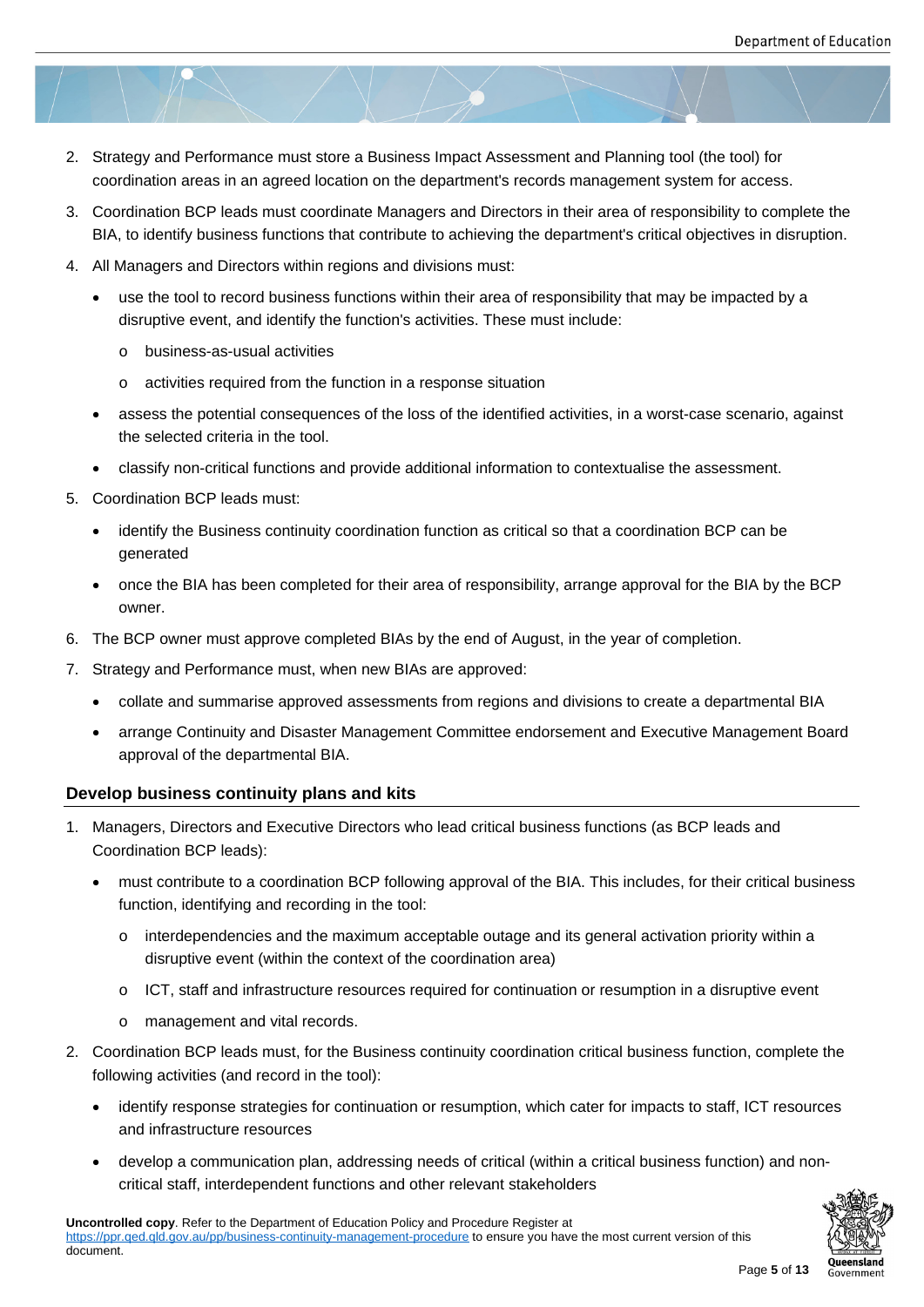- provide additional detail on interdependencies and vital records
- arrange for the recording of stakeholder contacts (departmental and external).
- 3. BCP leads may additionally use the tool to create an individual BCP for their critical business function to support continuation, resumption and communications in a disruptive event.
- 4. Coordination BCP leads must
	- establish a schedule for the testing of BCPs in the coordination area of responsibility. They may access the Testing business continuity plans factsheet for support
	- arrange consultation with BCP leads in interdependent areas, to ensure the requirements of BCPs in their area of responsibility, are understood and achievable
	- [seek approval from the BCP owner to appro](https://ppr.qed.qld.gov.au/attachment/testing-business-continuity-plans-factsheet.docx)ve all BCPs and the testing schedule for the coordination area by the end of August in the year the BIA is undertaken
	- store the approved testing schedule in the agreed location.
- 5. Coordination BCP leads and BCP leads must develop fit-for-purpose BCP kits to support BCP activation when enabling resources are compromised or unavailable. BCP kits may include hard copies of BCP/s, vital records identified in the BCP and contact information for critical and non-critical staff and other relevant internal and external contacts. The following kits must be developed:
	- coordination BCP kits for BCP owners, leads and backups
	- BCP kits for BCP leads and backups.
- 6. The BCP owner must approve all coordination BCPs and BCPs in their region or division by the end of September, in the year of establishment, and following significant changes.
- 7. Strategy and Performance, when new coordination BCPs are established, must:
	- collate approved coordination BCPs from regions and divisions to create a departmental BCP
	- arrange Continuity and Disaster Management Committee endorsement and Executive Management Board approval for the departmental BCP.
- 8. Principals must annually undertake and record planning, for example, within the Annual Implementation Plan, which:
	- supports the continuity of learning in alternate delivery models
	- enables the transition to, and from alternate delivery models.
- 9. In undertaking planning, the principal may involve stakeholders and stakeholder groups, for example, Principal Supervisors, the school council (if established) or Workplace Health and Safety Committee, as appropriate for the plan and school context.

#### **Exercise, test and improve plans**

- 1. BCP leads and Coordination BCP leads must:
	- maintain the currency of BCPs and kits, including organising for the test of call trees and updating of stakeholder contact lists at least quarterly
	- exercise or test their BCP with staff with a role in disruptive event management according to the approved schedule prior to the high-risk season annually (mid-October), to build and maintain capability and

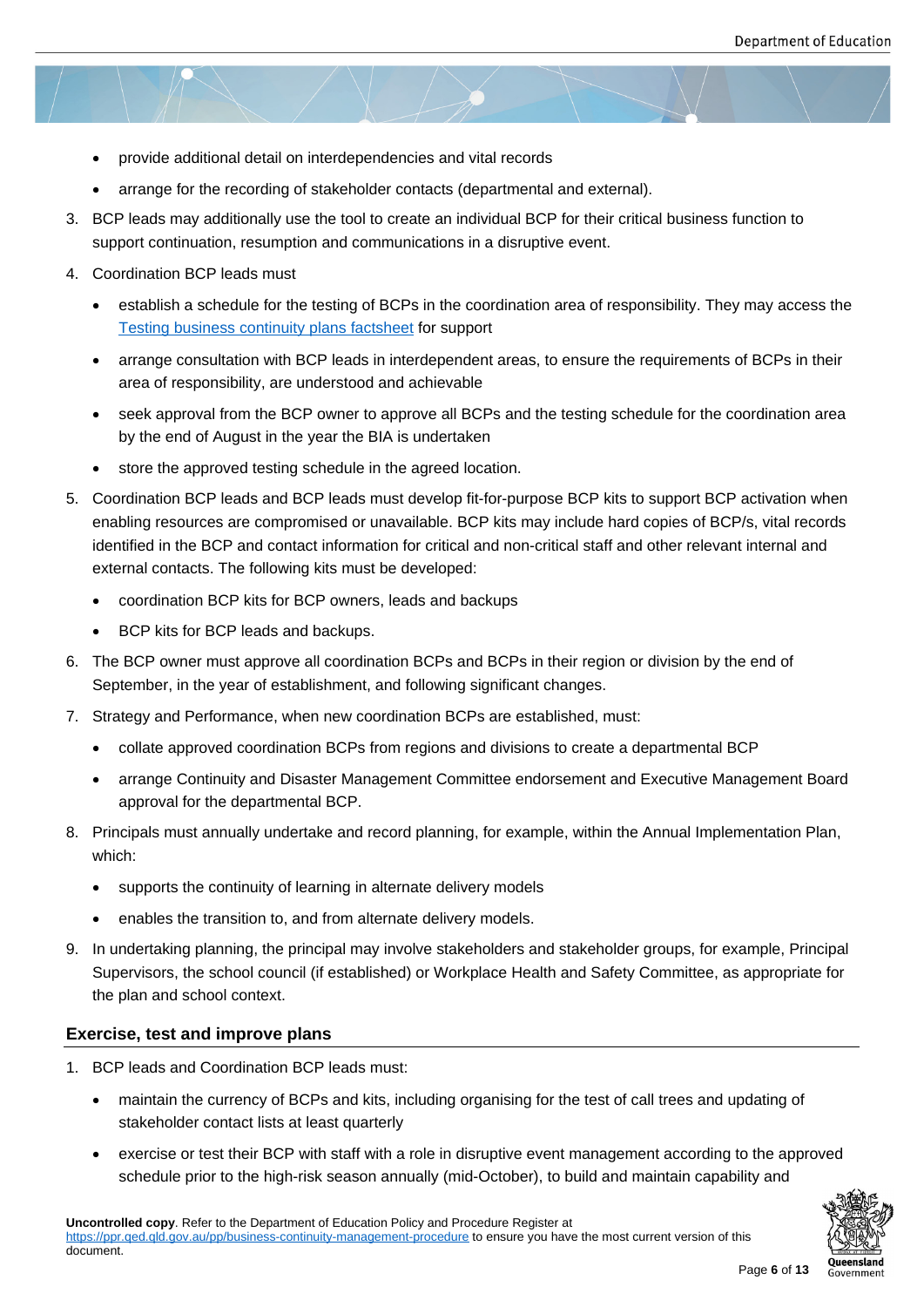ensure the plan is effective under different disruptive event scenarios. Note that activation of BCPs in a disruptive event contributes to annual requirements

- record testing activities on the testing and activation log provided in the tool
- identify lessons learned in exercises, tests and activations and use these to improve responses and plans
- seek approval from the BCP owner for completed tests, recorded activations and changes made, and update the date approved information.

#### **Activate and tailor plans**

When a disruptive event is imminent or occurring, BCP leads and backups may need to activate and tailor one or more BCPs to address the nature, scale, impact and duration of the event. The following three disruptive event scenarios guide activation.

#### **1. Disruption of a single critical business function:**

When disruption is imminent or occurring, the BCP lead must:

- assess risks, including:
	- o the location and extent of the disruption
	- $\circ$  the capacity of the team/s to manage the impact of the disruption within existing capability
	- $\circ$  the timing of the disruption (for example, during peak periods for the function).
- seek approval for BCP activation from the BCP owner if:
	- o the function is unable to be performed effectively; and
	- o the period of disruption is likely to exceed the maximum acceptable outage.

Individual BCPs may also be activated:

- by the BCP lead:
	- o upon activation of an interdependent BCP
	- o when a critical business function providing resources for the function communicates that an outage is likely to occur
- by the Coordination BCP lead or BCP owner:
	- $\circ$  if multiple critical business functions are impacted and/or senior officers have information that justifies activation
	- o in regions and/or divisions, if a school escalates issues that require business continuity management as part of a disruptive event
- by the response controller as part of disaster and emergency operations at the regional or departmental level.

#### **2. Disruption of multiple critical business functions:**

When disruption is imminent or occurring, the Coordination BCP lead must:

assess risks, including:

**Uncontrolled copy**. Refer to the Department of Education Policy and Procedure Register at https://ppr.qed.qld.gov.au/pp/business-continuity-management-procedure to ensure you have the most current version of this document.

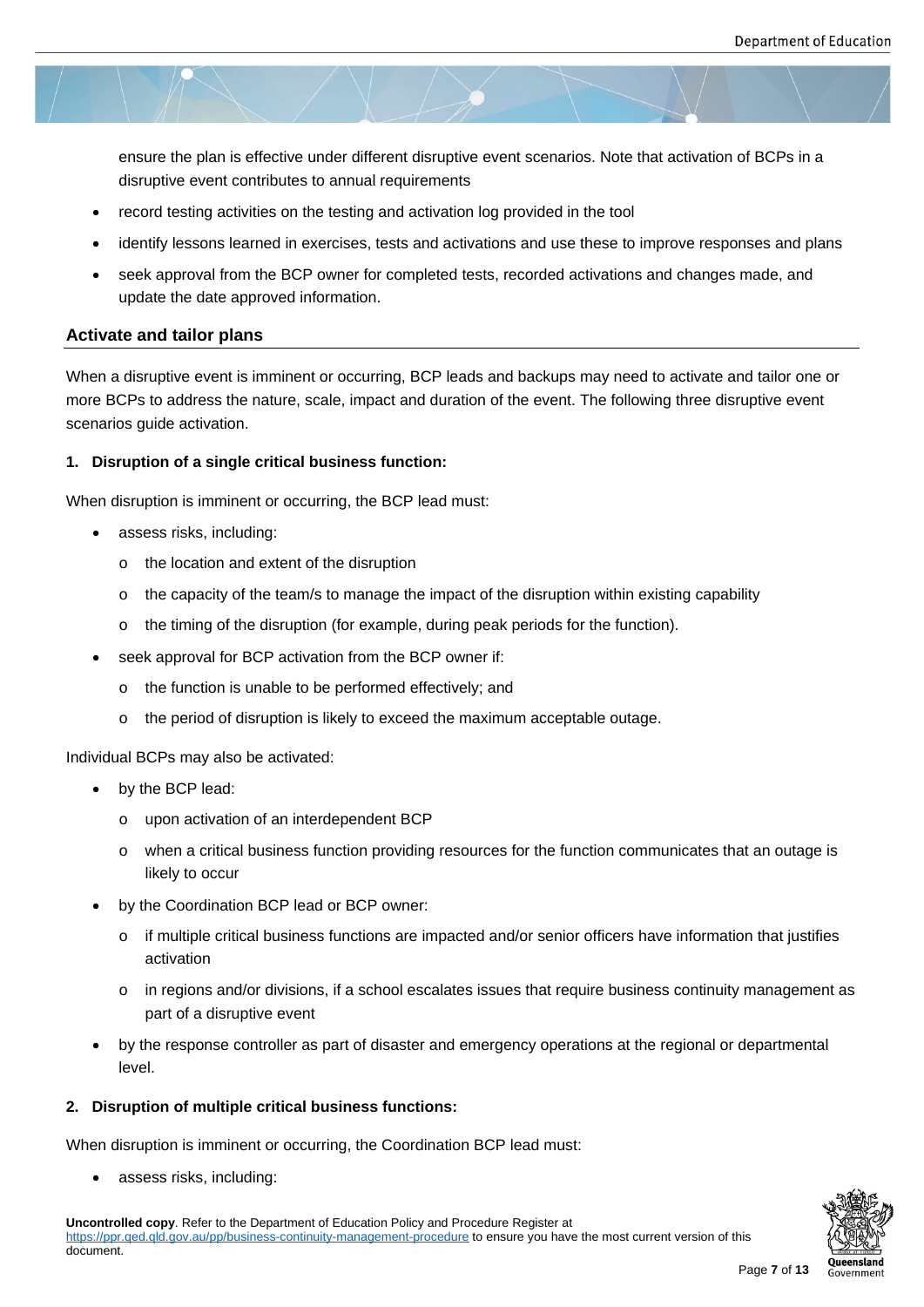- o the location and extent of the disruption
- o the capacity of affected critical business function teams to manage the disruption within existing capability
- $\circ$  the timing of the disruption (for example, during peak periods for the functions)
- seek approval for coordination BCP activation from the BCP owner lead in circumstances where:
	- o critical business functions are unable to be performed effectively
	- o the period of disruption is likely to exceed the maximum acceptable outage for the functions; and
	- o coordination is required to prioritise activation and resources and liaise with interdependent functions, including those providing resources.

A coordination BCP may also be activated by the Coordination BCP lead or BCP owner:

- upon activation of interdependent critical business function/s impacting on multiple functions within the region or division
- when a critical business function providing resources for the region or division communicates that an outage is likely to occur
- if senior officers communicate information that justifies activation
- in regions and/or divisions, if multiple schools escalate issues that require business continuity management as part of a disruptive event.

The response controller for the region or department may activate a coordination BCP as part of disaster and emergency operations.

#### **3. Disruptive event that is a disaster or emergency**

When a disaster or emergency is imminent or occurring:

- all response controllers and other officers with a lead role in disaster and/or emergency responses must prioritise the safety and wellbeing of children, students, staff and volunteers who work or participate in affected state schools, institutions and workplaces. They do this by activating and tailoring:
	- o plans (for example, disaster management plans, and sub-plans, for example, emergency response plans and fire and evacuation plans)
	- o groups (for example, school, regional or executive response teams).
	- o the BCP for the critical business function supporting the disaster and emergency response, if resources for this function are compromised or unavailable.

When risks associated with the immediate impact of the event are managed:

- response controllers at the regional or departmental level must direct the:
	- o activation of BCPs and their priority for continuation or resumption within the affected area (for example, region, or the department, through the departmental BCP)
	- o allocation of operational resources to support the BCPs, in consultation with BCP leads and Coordination BCP leads providing resources.

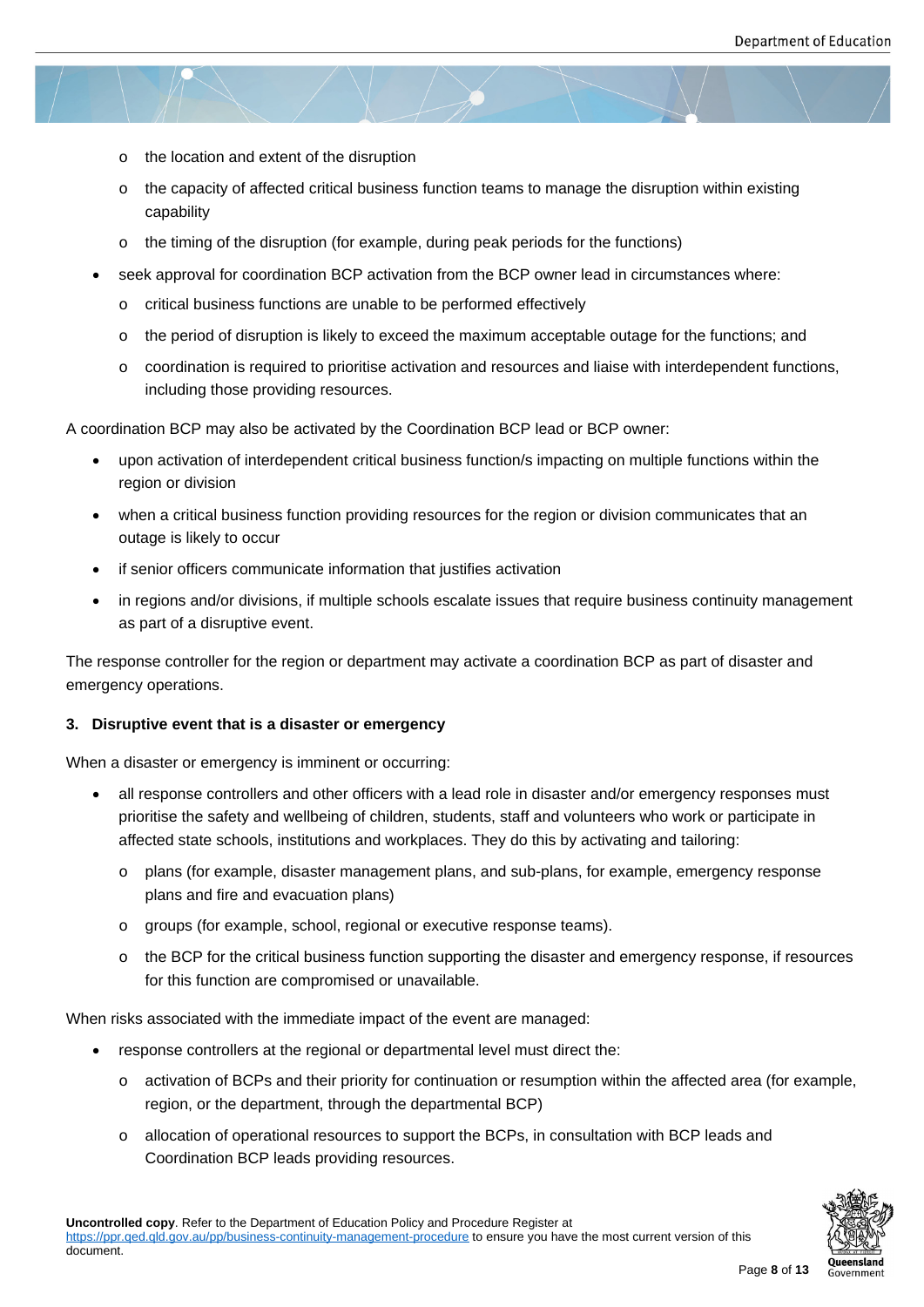- response controllers (Principals) in schools, must:
	- o work with Coordination BCP leads and response controllers in regions to manage business continuity
	- o facilitate the transition to alternate delivery models, as required
	- o manage the continuity of learning in alternate delivery models, as required
	- o report information and escalate issues and risks, as required.
- Coordination BCP leads and BCP leads must:
	- o follow the direction of the regional or departmental response controller regarding activation of BCPs
	- o monitor implementation of plans, report information and escalate issues and risks, as required
	- o act as a single point of contact for BCP matters for their area of responsibility.

Following the conclusion of disaster and emergency operations, BCPs may remain activated due to:

- flow on effects from the disaster or emergency event
- an inability to immediately return to business as usual.

In these circumstances, leadership of plans is transferred from response controllers/chairs to the:

- BCP lead, for a single critical business function within a region or division
- Coordination BCP lead, for multiple critical business functions within a region or division.

**4. In all three disruptive event scenarios**, response controllers and BCP leads, Coordination BCP leads and/or backups must:

- tailor plans to address the nature, scale, impact and duration of the disruptive event, including:
	- o identifying functions that need to be prioritised for activation or can be deferred
	- o applying the most appropriate plan strategies (for example, if workplace access is restricted, it may be appropriate to use different work locations or change how the service is delivered)
- implement plans within their area of responsibility, monitor activation and liaise with, and maintain appropriate communication between relevant stakeholders, including interdependent BCP leads, to provide information about impact and resourcing needs (if required)
- report status to maintain situational awareness
- escalate issues and risks, as required
- be cognisant of staff wellbeing (DoE employees only) and manage fatigue, for example, employing backup staff and deferring non-critical work
- document the activation of BCPs on the template provided in the Business impact assessment and planning tool
- record, as part of a disaster and emergency event decision log, BCP activation and other important information, which may include, functions deferred, activities undertaken, decisions made and controls and actions implemented.

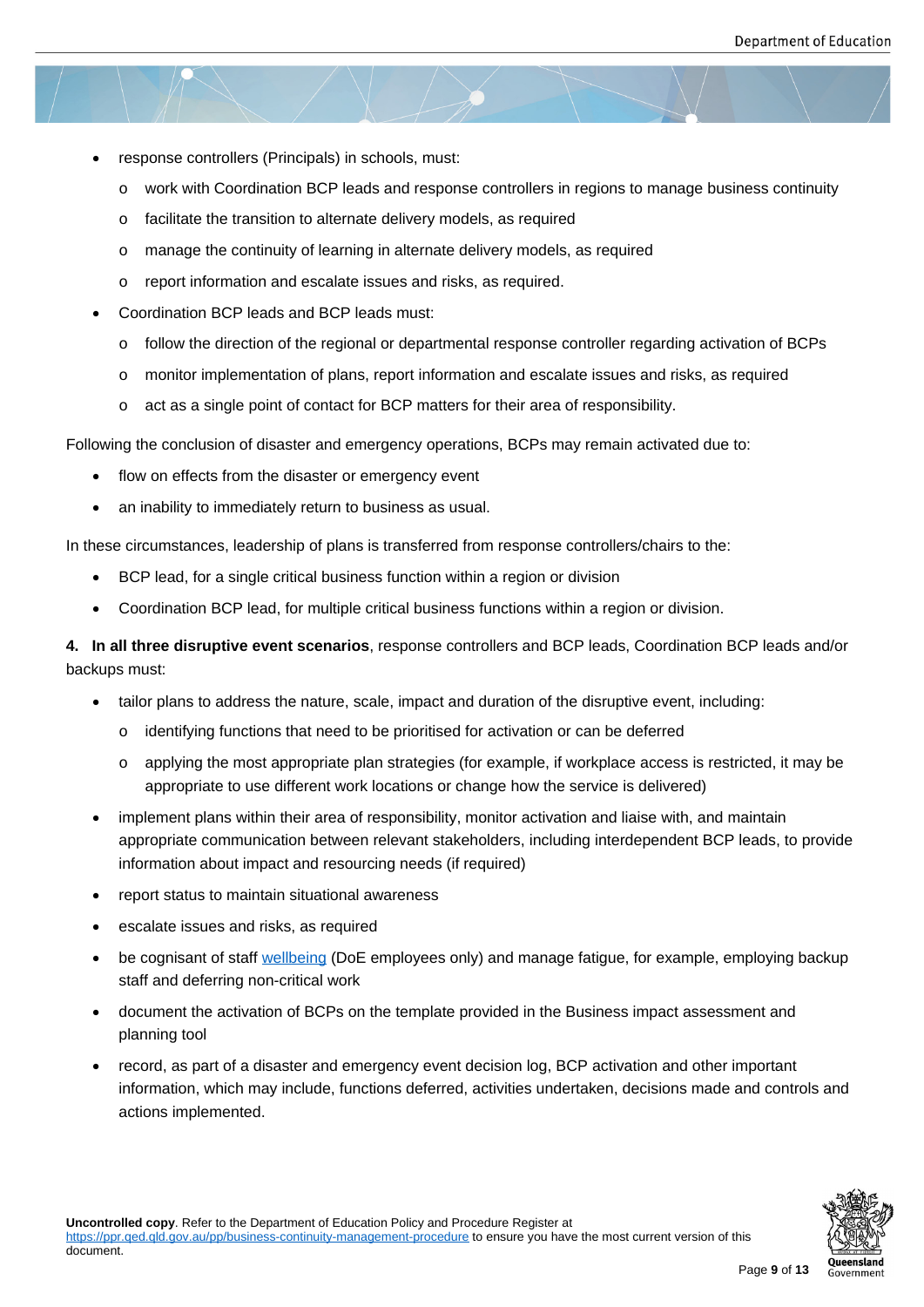#### **Transition to business-as-usual**

- 1. In consultation with BCP leads providing resources to resume critical and non-critical business functions, decision making and actions must be directed by:
	- BCP leads, for single critical business functions
	- Coordination BCP leads, for multiple critical business functions
	- BCP owners, for recovery across regions or in one or more coordination BCPs in divisions
	- Managers/Directors and above in regions and divisions leading non-critical business functions, in consultation with Coordination BCP leads, who may be accessing resources from non-critical functions.
- 2. BCP leads and Coordination BCP leads directing recovery activities and operations must:
	- prioritise resumption and recovery of resources and functions according to risk
	- consider access to enabling resources (ICT, staff and infrastructure)
	- manage recovery at a scale appropriate to the impact of the event
	- be cognisant of staff wellbeing (DoE employees only) and manage fatigue, for example, rotating and providing additional staff to address workload demands (created by strategies used in response or in addressing delays or backlogs of work for deferred functions and activities)
	- conduct a post-even[t debrief fo](https://intranet.qed.qld.gov.au/Services/HumanResources/payrollhr/healthwellbeing/staffwellbeing)cused on what happened, what did, and did not go well, and identify lessons to improve plans (preparedness) and actions in response and recovery
	- if required, contribute to an event review, which may be self-determined or requested, to identify and leverage lessons across the system.
- 3. The Continuity and Disaster Management Committee must:
	- provide ongoing management and oversight of departmental recovery activities
	- oversee and contribute to post-event reviews
	- contribute to implementation of recommendations from reviews and leverage lessons learned.

## **Definitions**

| Term                               | <b>Definition</b>                                                                                                                                                                           |
|------------------------------------|---------------------------------------------------------------------------------------------------------------------------------------------------------------------------------------------|
| <b>Activating and</b><br>tailoring | Activating involves putting a plan into effect or standing up a governance group (e.g.<br>response team). Tailoring involves adjusting the plan or group to suit the situation, such<br>as: |
|                                    | selecting the most appropriate strategies                                                                                                                                                   |
|                                    | changing activation priorities of critical business functions or resourcing<br>requirements                                                                                                 |
|                                    | selecting capabilities required for the response team.                                                                                                                                      |
| <b>Alternate delivery</b><br>model | A model of service delivery used to continue operations to respond to the nature, scale,<br>impact and duration of a disruptive event.                                                      |



**Uncontrolled copy**. Refer to the Department of Education Policy and Procedure Register at https://ppr.qed.qld.gov.au/pp/business-continuity-management-procedure to ensure you have the most current version of this document.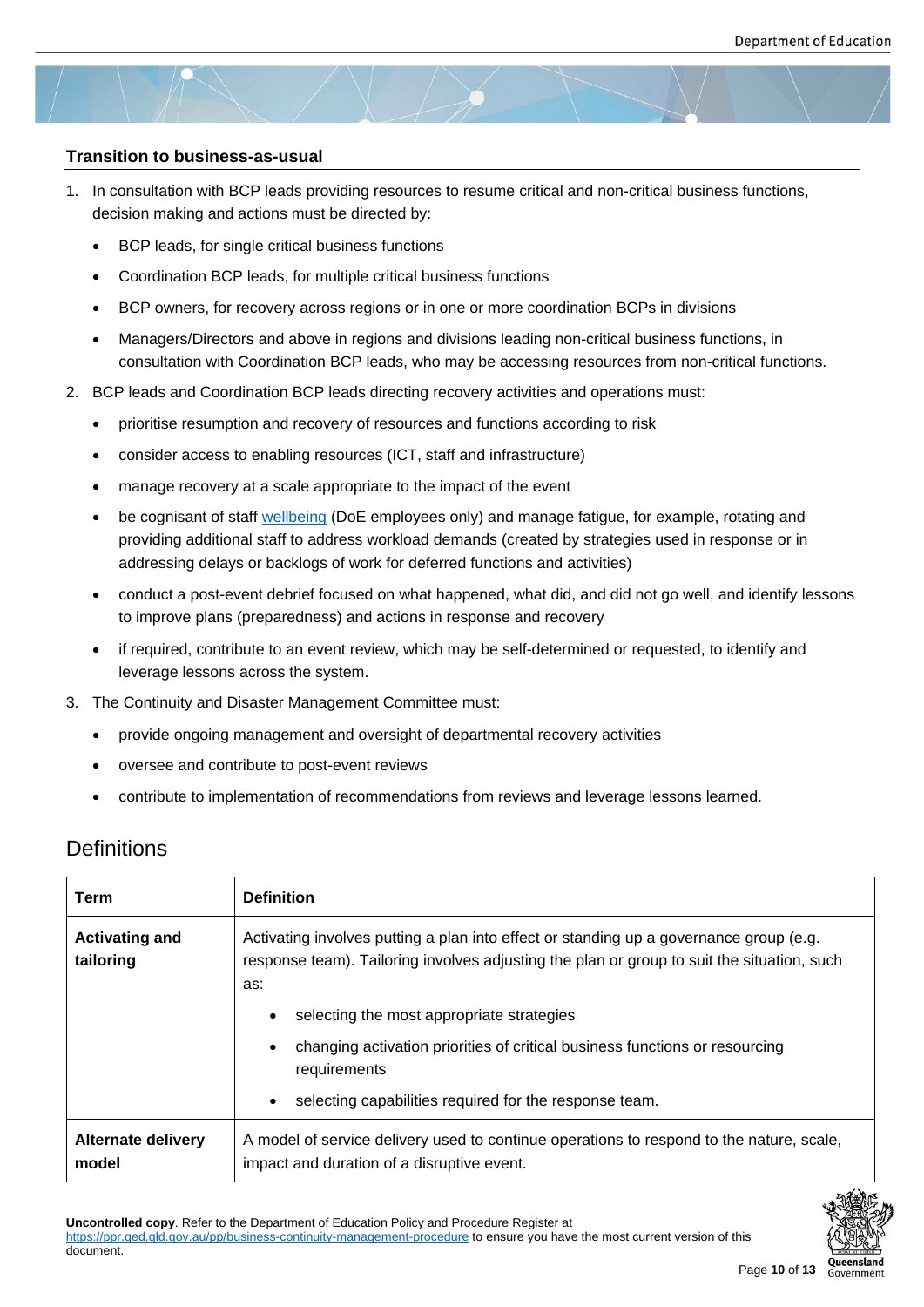| <b>Term</b>                                | <b>Definition</b>                                                                                                                                                                                                                                                                                                                                                                                                                                                                                                                                                                                                                                                                                                                                                                                                                                                                                                                                                                                                  |
|--------------------------------------------|--------------------------------------------------------------------------------------------------------------------------------------------------------------------------------------------------------------------------------------------------------------------------------------------------------------------------------------------------------------------------------------------------------------------------------------------------------------------------------------------------------------------------------------------------------------------------------------------------------------------------------------------------------------------------------------------------------------------------------------------------------------------------------------------------------------------------------------------------------------------------------------------------------------------------------------------------------------------------------------------------------------------|
| <b>Business continuity</b><br>management   | A holistic approach to managing risks related to disruptive events.                                                                                                                                                                                                                                                                                                                                                                                                                                                                                                                                                                                                                                                                                                                                                                                                                                                                                                                                                |
| <b>Business continuity</b><br>plan (BCP)   | BCPs detail resources and strategies to support the coordination, resumption and<br>continuation of critical business functions in disruptive events that are identified in BIAs.                                                                                                                                                                                                                                                                                                                                                                                                                                                                                                                                                                                                                                                                                                                                                                                                                                  |
|                                            | Critical business functions in all regions and divisions are summarised in the Department<br>of Education Business Continuity Plan.                                                                                                                                                                                                                                                                                                                                                                                                                                                                                                                                                                                                                                                                                                                                                                                                                                                                                |
| <b>Business functions</b>                  | Processes or activities, which may be performed by a single, or multiple teams across the<br>department, or may be provided by an external party. Single teams may have<br>responsibility for one or more business functions.                                                                                                                                                                                                                                                                                                                                                                                                                                                                                                                                                                                                                                                                                                                                                                                      |
| <b>Business impact</b><br>assessment (BIA) | Detailed risk assessment that examines the nature and extent of disruptions and the<br>likelihood of the resulting consequences. It includes consideration of the department's<br>business functions, people, processes, infrastructure, resources, information,<br>interdependencies and the nature and extent of capability loss over time.                                                                                                                                                                                                                                                                                                                                                                                                                                                                                                                                                                                                                                                                      |
| <b>Control</b>                             | An existing strategy used to maintain or reduce a risk; may include any process, policy or<br>practice and are an ongoing function of the business.                                                                                                                                                                                                                                                                                                                                                                                                                                                                                                                                                                                                                                                                                                                                                                                                                                                                |
| <b>Critical business</b><br>function       | A business function (or part of a business function) that is identified as essential for the<br>department in the achievement of its critical objectives. The identification of critical<br>business functions occurs as part of a business impact assessment (BIA).                                                                                                                                                                                                                                                                                                                                                                                                                                                                                                                                                                                                                                                                                                                                               |
| <b>Disaster and</b><br>emergency           | An emergency is:<br>any explosion or fire<br>any oil or chemical spill<br>any escape of gas, radioactive material or flammable or combustible liquids<br>any accident involving an aircraft, or a train, vessel or vehicle<br>any incident involving a bomb or other explosive device or a firearm or other<br>weapon<br>any impact of a naturally occurring event such as a flood or a landslide<br>any other accident or incident:<br>that causes or may cause a danger of death, injury or distress to any person, a<br>$\circ$<br>loss of or damage to any property or pollution of the environment, includes a<br>situation arising from any report in respect of any of the matters referred to in<br>the points above which if proved to be correct would cause or may cause a<br>danger of death, injury or distress to any person, a loss of or damage to any<br>property or pollution of the environment.<br>A disaster may be declared for a serious disruption in the community, resulting from the of |

**Uncontrolled copy**. Refer to the Department of Education Policy and Procedure Register at https://ppr.qed.qld.gov.au/pp/business-continuity-management-procedure to ensure you have the most current version of this document.

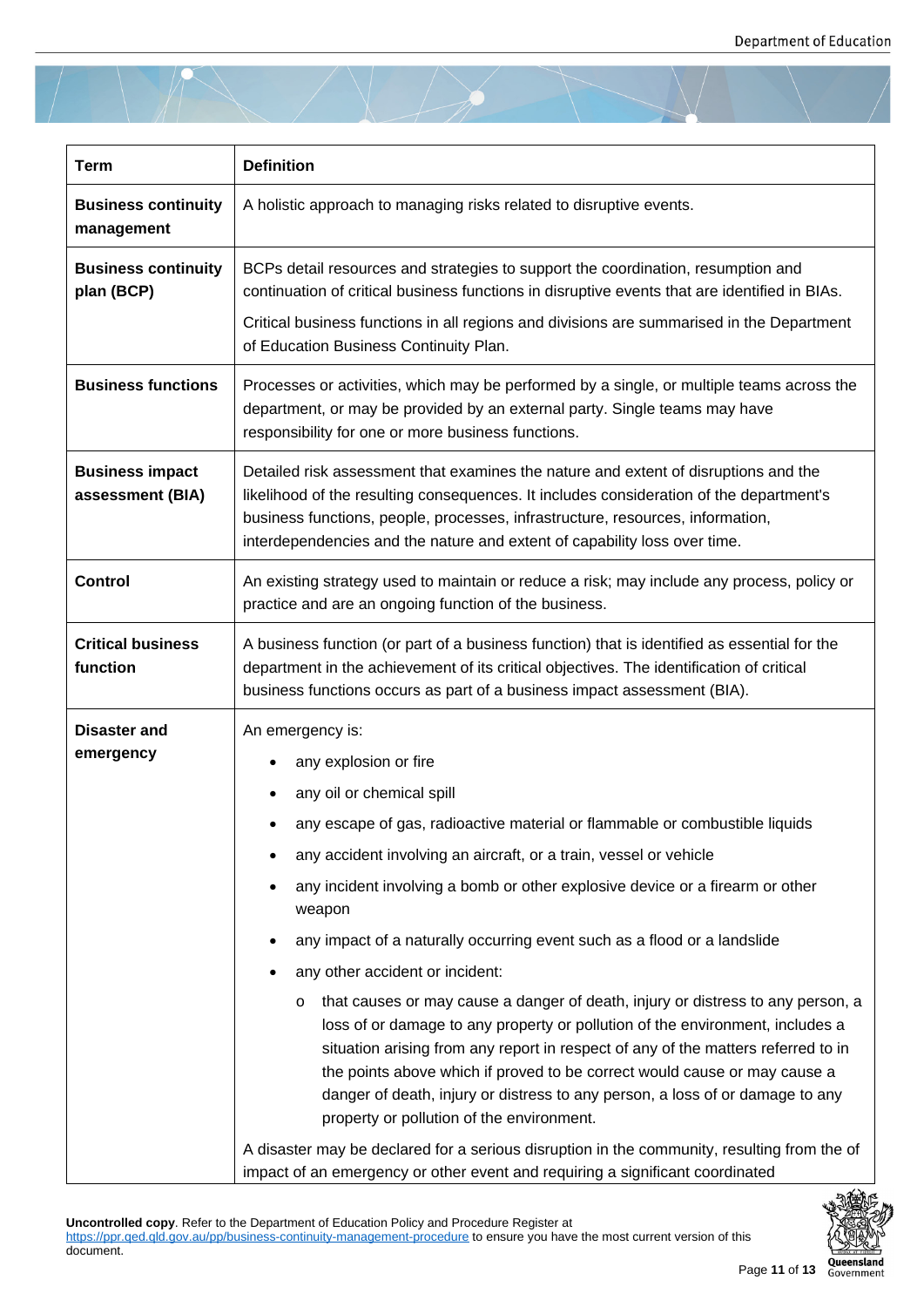| Term                                | <b>Definition</b>                                                                                                                                                                                                                                                                                                                                       |
|-------------------------------------|---------------------------------------------------------------------------------------------------------------------------------------------------------------------------------------------------------------------------------------------------------------------------------------------------------------------------------------------------------|
|                                     | response by the State and other entities to help the community recover from the<br>disruption.                                                                                                                                                                                                                                                          |
| <b>Disruptive event</b>             | An event which causes disruption to service delivery.                                                                                                                                                                                                                                                                                                   |
| <b>Maximum</b><br>acceptable outage | Maximum period of time that the department can tolerate the disruption of a critical<br>business function. Disruption may include both the discontinuance of an activity or the<br>inability to perform it to an acceptable quality or with sufficient reliability. The department<br>defines outages in days, for example, 1-day, 2-days, 3 to 5 days. |
| <b>Risk</b>                         | Effect of uncertainty on the achievement of objectives.                                                                                                                                                                                                                                                                                                 |

## Legislation

- *Financial Accountability Act 2009* (Qld) section 61
- Financial and Performance Management Standard 2019 sections 7 and 23

## Dele[gations/Authorisations](https://www.legislation.qld.gov.au/view/html/inforce/current/act-2009-009#sec.61)

[Nil](https://www.legislation.qld.gov.au/view/html/inforce/current/sl-2019-0182#pt.2)

## Policies and procedures in this group

- Continuity, disaster and emergency management policy
- **•** Disaster and emergency management procedure
- [Managing offers of assistance in disaster events](https://ppr.qed.qld.gov.au/pp/continuity-disaster-and-emergency-management-policy) procedure

## Supp[orting information for this procedure](https://ppr.qed.qld.gov.au/pp/disaster-and-emergency-management-procedure)

[Testing business continuity plans factsheet](https://ppr.qed.qld.gov.au/pp/managing-offers-of-assistance-in-disaster-events-procedure)

## Other resources

- [Business continuity management \(DoE emp](https://ppr.qed.qld.gov.au/attachment/testing-business-continuity-plans-factsheet.docx)loyees only)
- Continuity, disaster and emergency management framework
- [Disaster and emergency manage](https://intranet.qed.qld.gov.au/Services/strategymanagement/GSP/EnterpriseRiskManagement/Pages/Businesscontinuitymanagement.aspx)ment (DoE employees only)
- **[Disaster and emergency management](https://ppr.qed.qld.gov.au/attachment/continuity-disaster-and-emergency-management-framework.pdf)**
- **[Enterprise risk management framewor](https://intranet.qed.qld.gov.au/Services/strategymanagement/GSP/EnterpriseRiskManagement/Pages/disaster-and-emergency.aspx)k**
- [Enterprise risk management policy](https://qed.qld.gov.au/emergency-management)
- [Enterprise risk management procedure](https://ppr.qed.qld.gov.au/attachment/enterprise-risk-management-framework.pdf)

**Uncontrolled copy**[. Refer to the Department of Educ](https://ppr.qed.qld.gov.au/pp/enterprise-risk-management-policy)ation Policy and Procedure Register at https://pp[r.qed.qld.gov.au/pp/business-continuity-managem](https://ppr.qed.qld.gov.au/pp/enterprise-risk-management-procedure)ent-procedure to ensure you have the most current version of this document.